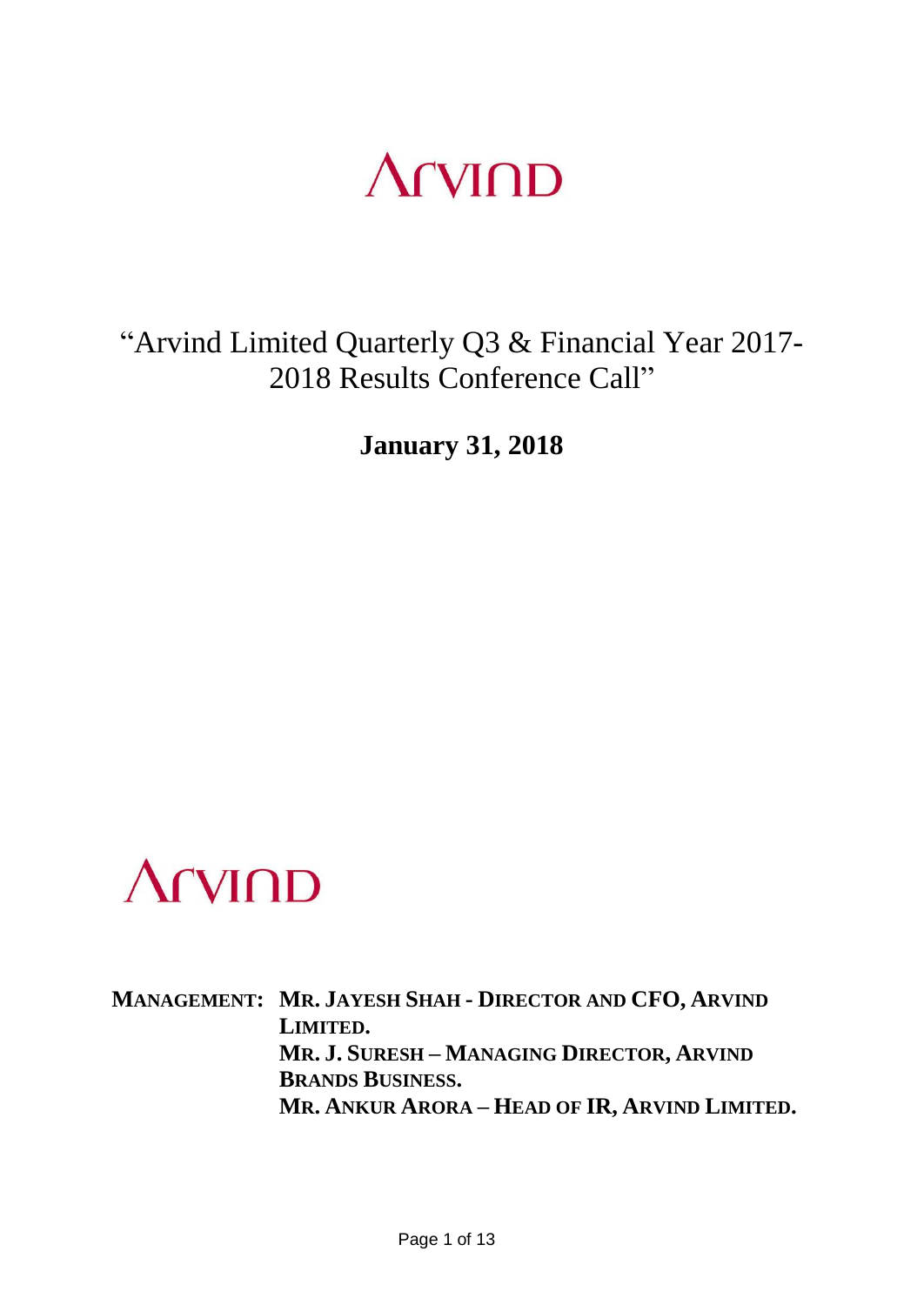# **Arvind**

### *Arvind Limited January 31, 2018*

| <b>Moderator:</b>   | Good day ladies and gentlemen and welcome to the conference call for discussion of quarterly<br>results for Q3 and financial year 2017-2018 Arvind Limited. The speakers for today's call are<br>Mr. Jayesh Shah - Director and CFO, Arvind Limited, Mr. J. Suresh - Managing Director,<br>Arvind Brands business, Mr. Ankur Arora - Head of IR.                                                                                                                                                                                                                                                                                                                                                                                                                                          |
|---------------------|-------------------------------------------------------------------------------------------------------------------------------------------------------------------------------------------------------------------------------------------------------------------------------------------------------------------------------------------------------------------------------------------------------------------------------------------------------------------------------------------------------------------------------------------------------------------------------------------------------------------------------------------------------------------------------------------------------------------------------------------------------------------------------------------|
|                     | As a reminder, all participant lines will be in the listen-only mode and there will be an<br>opportunity for you to ask questions after the presentation concludes. Should you need assistance<br>during this conference call, please signal an operator by pressing '*' then '0' on your touchtone<br>phone.                                                                                                                                                                                                                                                                                                                                                                                                                                                                             |
|                     | I now hand the conference over to Mr. Ankur Arora. Thank you and over to you, sir.                                                                                                                                                                                                                                                                                                                                                                                                                                                                                                                                                                                                                                                                                                        |
| <b>Ankur Arora:</b> | Thank you, Mallika. Good evening, everyone and welcome to the third quarter earning call for<br>Arvind Limited. Joining me on this call is Mr. Jayesh Shah - CFO and Executive Director of<br>Arvind Limited and Mr. J. Suresh - MD of Arvind Brand Business.                                                                                                                                                                                                                                                                                                                                                                                                                                                                                                                             |
|                     | To begin with let me give you a brief on the apparel industry in the third quarter. Let me start<br>with the textile space:                                                                                                                                                                                                                                                                                                                                                                                                                                                                                                                                                                                                                                                               |
|                     | As you may be aware government has reduced the duty draw back rate and other export<br>incentives for textile industry with effect from 1 <sup>st</sup> October. The sharp reduction in incentive<br>structure has impacted the profitability of the export driven textile business. Also, Indian Rupee<br>continues to remain strong which has an impact on the exporters such as ourselves. Even on<br>demand front domestic market has remained subdued with muted growth trends being seen in<br>the industry.                                                                                                                                                                                                                                                                        |
|                     | On the branded apparel side, we again saw some mix trend. Festive season was slightly slower<br>and industry struggled with lackluster demand. In addition, the wholesale channel continues to<br>remain weak as it continues to adjust their business as per the new tax laws. However, on the<br>retail level demand was fairly okay. Demand in the non-festive season remains strong and we<br>saw strong growth trends in the month of November and December post festive season.                                                                                                                                                                                                                                                                                                     |
|                     | In this backdrop, Arvind Limited delivered good set of numbers. In our textile business, we grew<br>our revenue by around 9% on the back of 16% growth in the garmenting business. The EBITDA<br>margins for the quarter was lower on the Y-on-Y basis primarily led by continuous appreciation<br>of Indian rupee, lower exports incentives and also higher share of garmenting revenue. On a<br>quarter-on-quarter basis however, our EBITDA margin improved by around 100 basis point due<br>to better efficiency and marginal fall in cotton prices. Please note that current quarter cotton<br>prices given in the review note does not include the tax component which was included in the<br>cost of cotton last year. So, the Y-o-Y prices of cotton are not strictly comparable. |
|                     |                                                                                                                                                                                                                                                                                                                                                                                                                                                                                                                                                                                                                                                                                                                                                                                           |

Our brand business delivered a strong growth with 24% growth in revenue. Again, note that current quarter results included revenue for Tommy Hilfiger and Calvin Klein which were not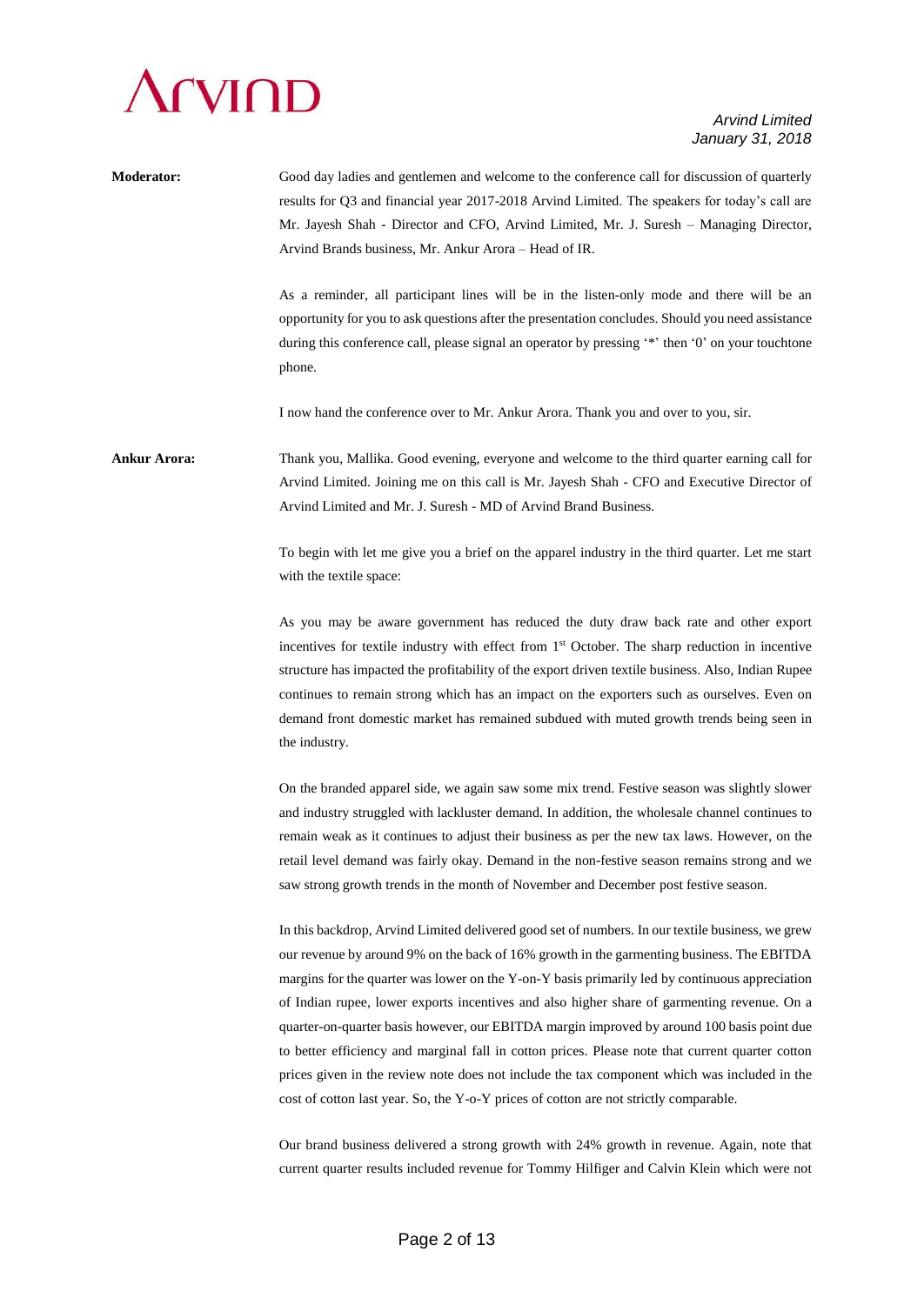

consolidated in the last year's result. Adjusting the contribution from these new edition revenue growths to the brand business stood at around 10%.

As we have discussed earlier, move towards the GST has had an impact on the way the numbers are being reported. Adjusting for the impact of GST, the revenue growths to the quarter would have been higher by around 5%. LTL growth of quarter for the brand business was healthy at 5.7%. However, our value retail business Unlimited registered a negative LTL of 4.3% during the quarter. This negative LTL in case of Unlimited is on very high base of last year when during the demonetization quarter it delivered a stupendous LTL of 27% although at the cost of margin. As an environment has now return to normalcy the growth and margin have readjusted this year. Also, with Diwali being early this year a lot of sale got advance to September. So, while September registered at strong LTL of 37% for Unlimited, this quarter the LTLs were weak. We continue to remain positive on our value-added business and continued to invest behind it.

Our engineering business, Anup Engineering also registered strong growth and delivered revenue of Rs. 68 crores during the quarter. For the first 9 months the revenue has grown by around 21% to 139 crores and the business has delivered an EBITDA of Rs. 28 crores. EBITDA margin for the business has fallen during the first 9 months of this year due to higher commodity prices. On a full year basis, however we expect our engineering business to delivered around 25% growth and margins in the range of around 23% to 25%.

On the consolidated basis we delivered a growth of 16% driven by strong growth in our brand business and pick up growth in our textile business. Overall EBITDA margin fell from 10.1% to 9.2% on account of drop in textile margin and lower earnings in few smaller businesses as compared to last year.

We are continuing with our strategy of vertical integration in our textile business. We believe garmenting would be an integral part of our textile story as this allows us to provide complete end-to-end solution to our customer. In line with that we are restructuring our business a little bit and going forward we would be consolidating garmenting revenue in each textile segment. So, Denim garmenting revenue would be consolidated under Denim segment and similarly shirt garmenting revenue would be consolidated under the woven segment. We would be providing numbers as per the new reporting structure as well as the old reporting structure in the next quarter to help you all with these transition.

Now moving on to our guidance for the full year. As discussed earlier GST implementation has had an impact on our revenue reporting especially in our brand business. In the current tax regime revenues are reported after taking out the GST rate. The corresponding impact is in reduced cost as that is also reported excluding any taxes. So to that effect the revenue is lower but the absolute EBITDA does not get impacted as much. This implies lower expected revenue for the full year as well slightly better margins. We expect our fashion business should lever revenue growth of around 15% to 17% for the full year without incorporating the impact of CK and Tommy integration. On the margin side, we now expect margins to improve by around 175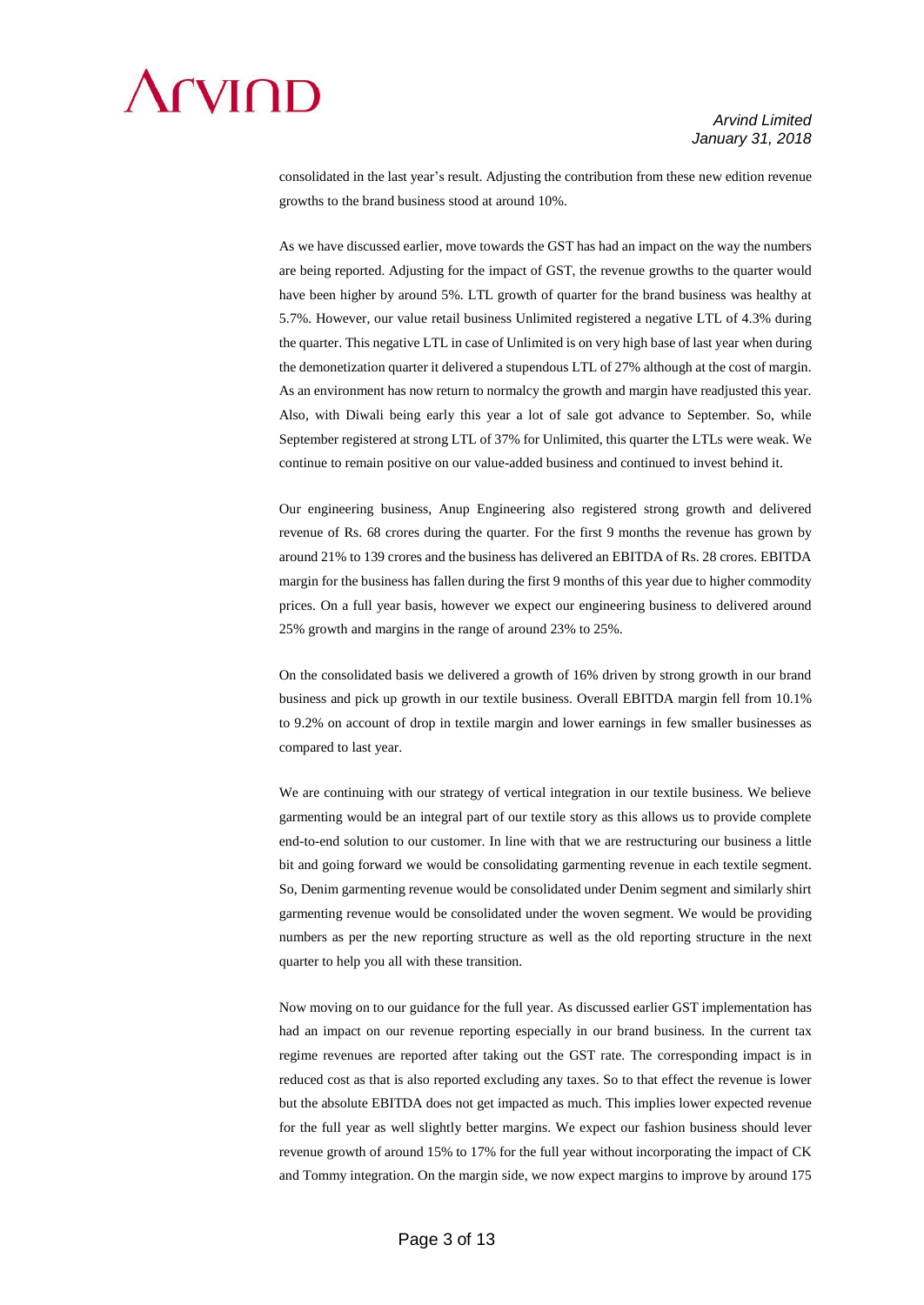

|                     | basis points for the full year as against our earlier guidance of around 150 basis points. However,<br>the margin of our textile business is likely to be lower than last year due to lower incentive and<br>stronger Indian currency.                                                                                                                                                                                                                                                                                                                                                                                                                                                                                                                                                                                                                                                                                                                                                                      |
|---------------------|-------------------------------------------------------------------------------------------------------------------------------------------------------------------------------------------------------------------------------------------------------------------------------------------------------------------------------------------------------------------------------------------------------------------------------------------------------------------------------------------------------------------------------------------------------------------------------------------------------------------------------------------------------------------------------------------------------------------------------------------------------------------------------------------------------------------------------------------------------------------------------------------------------------------------------------------------------------------------------------------------------------|
|                     | With this, I open the floor for Q&A. We have both Mr. Jayesh Shah and Mr. Suresh with me to<br>answer any questions that you may have. Mallika, you can open the floor.                                                                                                                                                                                                                                                                                                                                                                                                                                                                                                                                                                                                                                                                                                                                                                                                                                     |
| <b>Moderator:</b>   | Thank you very much, sir. Ladies and gentlemen, we will now begin the question and answer<br>session. We have the first question from the line of Niket Shah from Motilal Oswal. Please go<br>ahead.                                                                                                                                                                                                                                                                                                                                                                                                                                                                                                                                                                                                                                                                                                                                                                                                        |
| <b>Niket Shah:</b>  | Few questions from my side. Just first thing wanted to understand the overall guidance of<br>consolidated revenue growth of about 11% to 12% means the fourth quarter should have a single<br>digit topline growth, is that a right assumption?                                                                                                                                                                                                                                                                                                                                                                                                                                                                                                                                                                                                                                                                                                                                                             |
| <b>Ankur Arora:</b> | No, the guidance essentially is not incorporating the addition of the two brands in the brand<br>business that is Tommy and CK. So, if you adjust for that, the actual growth would be higher<br>than that.                                                                                                                                                                                                                                                                                                                                                                                                                                                                                                                                                                                                                                                                                                                                                                                                 |
| <b>Niket Shah:</b>  | So, what would be the number if, so because you are looking at the consolidated entity, right, so                                                                                                                                                                                                                                                                                                                                                                                                                                                                                                                                                                                                                                                                                                                                                                                                                                                                                                           |
| <b>Ankur Arora:</b> | It will more like 15% to 16%.                                                                                                                                                                                                                                                                                                                                                                                                                                                                                                                                                                                                                                                                                                                                                                                                                                                                                                                                                                               |
| <b>Niket Shah:</b>  | The second question was on the margin expansion part of it. Bulk of the margin expansion in<br>the brands and retail has obviously come from Power brands. Bulk of the newer brands continued<br>to remain lesser contributor or some turnaround perspective. So, any sense by when can we see<br>because ideally one would have love to seen in this quarter given the fact that cotton prices were<br>lower?                                                                                                                                                                                                                                                                                                                                                                                                                                                                                                                                                                                              |
| Ankur Arora:        | So, you are talking about textile or you talking about brand?                                                                                                                                                                                                                                                                                                                                                                                                                                                                                                                                                                                                                                                                                                                                                                                                                                                                                                                                               |
| <b>Niket Shah:</b>  | Brands.                                                                                                                                                                                                                                                                                                                                                                                                                                                                                                                                                                                                                                                                                                                                                                                                                                                                                                                                                                                                     |
| J. Suresh:          | See, Niket I think the first cotton prices I think has no impact on our profitability and more so<br>on the short term. So, we will let us keep aside the cotton prices. I think we have had a very good<br>quarter in terms of improving profitability because we have always said that the focus is now on<br>improving profitability as you registering some good growth rates. It is not just a Power brands<br>which has given improved profitability. We have improved profits on Unlimited as well as<br>speciality retail and some of the emerging brands, of course there are still some brands which<br>are negative on the emerging brands which we feel that we are substantially reduce the negatives<br>on emerging brands in the current quarter. But going forward we expect, I think with some of<br>the emerging brands will also get benefited because of GST because they had an import<br>component which had attracted CVD which is not there going forward. So, we are expecting all |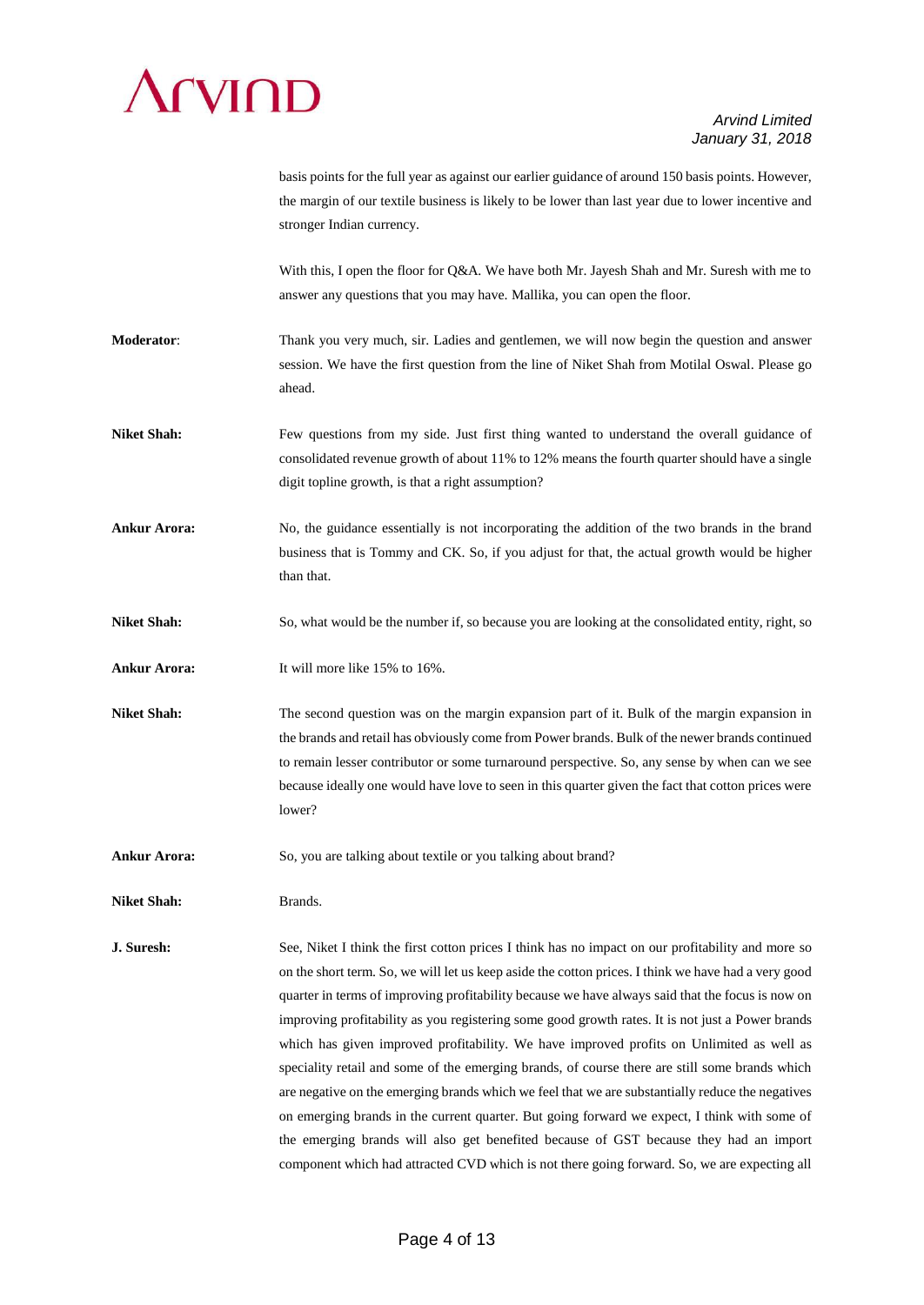# **CVIOD**

### *Arvind Limited January 31, 2018*

the emerging brands to turn close to break-even buy quarter 4 and going forward next year except one or two brands all the brands will be profitable. So, the expansion is the combination of Power brands, the retail, Unlimited as well as some of the emerging brands.

**Jayesh Shah:** One point to what Suresh said is that between the quarter 2 and quarter 3 we would have written off especially in the specialty retail and some of the emerging brands where we continue to import sizeable amount of money may be close to 12 crores to 15 crores overall on account of the negative CVD cost that we had which we did not get a set off for. So, I do not think it is left anything is left now because we are out from the old stock into the new season but the impact do not separate, it is not easy to separate it out, so we are not calling it out separately but all of that has been impacted. Just for information, Power brands we practically import nothing. It is more in the emerging brands and in the retail that the import impact was rare which gotten written off in the two quarters that have passed by.

**Niket Shah:** And if you have to just exclude the GST impact on margins because your topline would look lower in the GST but your margins will optimally higher, so how much of the margin benefit was account of GST from a reporting perspective?

- **Jayesh Shah:** So, again it is, if you look at the current numbers it is all mixed up because there is also a negative that is getting written off as I just said. So, if I were to ignore all these and say how would they look like when obviously there is a 5% reduction that has taken place in the sales and to that extend if my margin were to be proportionately should go up and 95 I should earn same Rs. 5 what I was earning on 100.
- **Niket Shah:** And the third question was on the end of sale discount seasons, have you started to see some bit of lesser aggression from some of your competitors like Aditya Birla were discounting has started to come off initially used to be about 50%. You see in end of sale having 50% discount now it is like buy 1 you get 30 or buy to get 40 and it stops at 40. So, have you started to see some of those things in the industry and that kind of really helps you over a period of next 1 year or 2 years or 1 quarter or 2 quarters going forward the next of end of sale discount as and when it comes?

**Jayesh Shah:** No, frankly we are not seeing too much reduction in the percentage of end of season sale. So, I am not sure some of your observation, I do not know from where you picked up but we are not seeing any drop in the percentage of industries in sales from our competition.

**Niket Shah:** And just any update on Arvind Internet, how much losses all that is something that we like to receive this year and an update on the Ethiopia garmenting plant as well.

**Jayesh Shah:** So, just to talk about Arvind Internet you would have seen that it had at on cash basis negative investment of about 8 crores this quarter compared to that it was 23 crores in Q3 last year. So it has sharply come down and we believe that it will further go down in Q4 and it will stabilize at 15 crores to 18 crores for the whole of next financial year. As far as Ethiopia is concerned we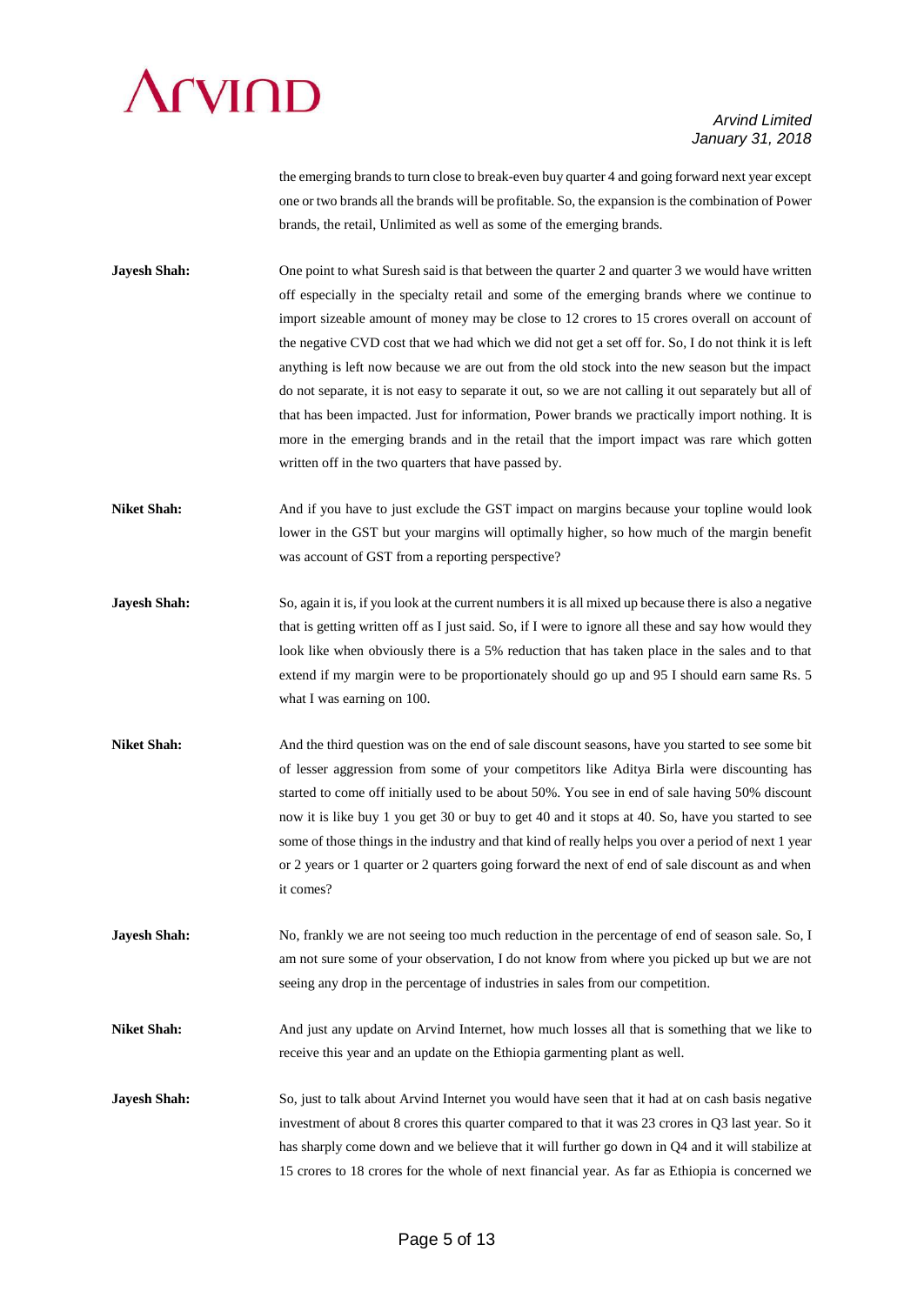# **CVIOD**

### *Arvind Limited January 31, 2018*

had rather we have two sites. Site number one, where we started our operation about a year ago. The good news is that it made marginal profit in quarter 3, first time after through that entire phase of the pre-operating. The investments in the larger facility which is a place called Hawassa has begun and we have started actually dispatches in this quarter. The first dispatches have happened in this quarter. So, we would be like if you look at what will be the revenue or rather what would be the volumes generated we should be doing close to 7 million to 8 million garments next financial year.

- **Niket Shah:** And profitability wise?
- **Jayesh Shah:** So, it will be still, it will be the first year, so it will not represent the true profitability because we will be training people, recruiting people at the same time increasing productivity. So, it will not give any sense of the profitability we may break-even or make small profit. But when we exit the year we should be looking at close to 10% to 12% of margin.

Niket Shah: And final question, the debt side of it you have reported a debt to close to 3,500 crores?

**Jayesh Shah:** So, there are 3 components. So, one component number one is just the accounting withdrawals of Tommy Hilfiger and C. K which is close to slightly below to 200 crores. Apart from that there has been 2 or 3 factors which have taken away a lot of liquidity and we believe it is temporary in nature. One is that we have a large outstanding of close to about 125 crores to 150 crores on GST primarily on account of export refunds. I believe it should come in another 2 months to 3 months but that is one large item which has got built up from July onwards till now. The second one is that there is quite a bit of clogging which is there of close to 200 crores across brands and textile business in our wholesale channel in receivables that the system still there are no significant amount of over dues or rather I would not say overdue significant amount of lop sided over dues from one customer or two but across the board there has been a 15-20 days of delay which are happening in receivables and one of the reasons we would have seen that this year, this quarter the growth rate in brands particularly has been lower than what we would have liked or what we would have expected. The reason is that we had to control the sales in the wholesale channel to kind of manage the receivables not going out of hand. So, we did not want to take those risk or chances to, so we actually pull down the growth rates by couple of percentages but manage the receivables. So, these are two reasons, I believe both are not long term both should come under control one does not know when maybe 6 months from now. It should come under control. We have completed our investment program for practically for whole of year by now by December and we should not be adding to the debt if at all we may reduce debt by may be 100 crores plus by the end of the year.

**Niket Shah:** And for next year your CAPEX will still be about 400 crores?

**Jayesh Shah:** So, next year we do not, I think we will on, I mean companies may get separated but we do not believe we will add debt next year.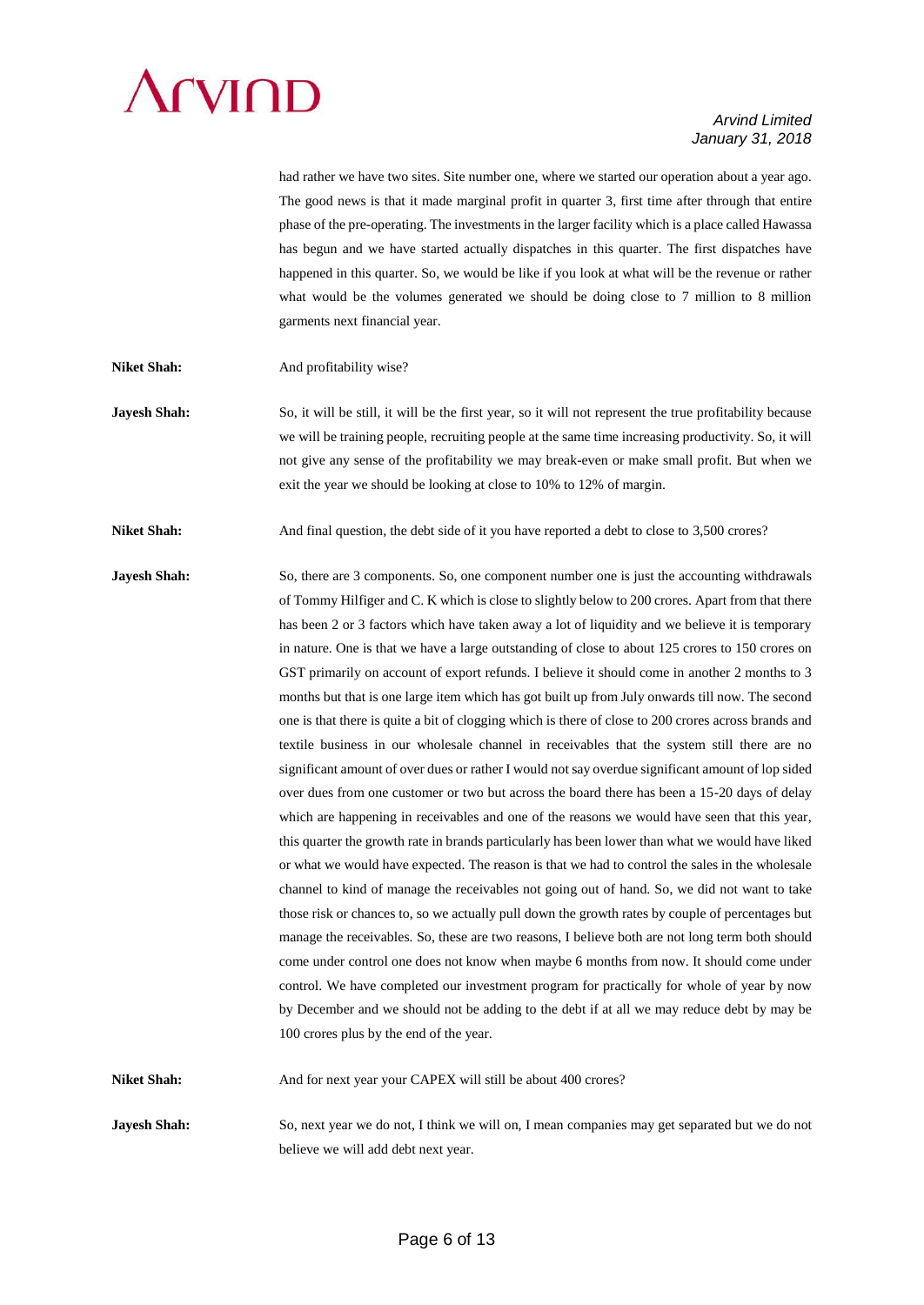

| <b>Moderator:</b>   | Thank you. Next question is from the line of Nihal Jham from Edelweiss. Please go ahead.                                                                                                                                                                                                                                                                                                                                                                                                  |
|---------------------|-------------------------------------------------------------------------------------------------------------------------------------------------------------------------------------------------------------------------------------------------------------------------------------------------------------------------------------------------------------------------------------------------------------------------------------------------------------------------------------------|
| <b>Nihal Jham:</b>  | Sir just taking the point forward on margins for the other growth brands in speciality retail. Have<br>we seen a very sharp improvement and has this come in much before our expectations and in<br>addition to the CVD is there any other factor and is this sustainable?                                                                                                                                                                                                                |
| <b>Jayesh Shah:</b> | See, I think we have planned to be profitable across all brands in the current year so it is very<br>much in line with our plan and even in emerging brands we wanted to be profitable across all<br>brands and there may be one or 2 brands we will have an issue otherwise I think we have turned<br>profitable and it is in line with our plan. It is not out of line, it is not that it has come early. We<br>have actually plan for this improved profitability in the current year. |
| <b>Nihal Jham:</b>  | Because we anyways improved our guidance and I do not think that is only to do with the change<br>in GST ways where we have improved by 25 bps for the brand and retail segment despite the<br>performance of Mega Mart.                                                                                                                                                                                                                                                                  |
| <b>Jayesh Shah:</b> | See purely on account of the accounting the way GST is being done it has nothing to do with the<br>improvement more than what we are expected. It is in line with the budget estimates that we<br>have prepared. So only thing which has happened is that we have in the Q2 and Q3 we are lost<br>a little bit of revenue, (a) because of GST and (b) because we wanted to control the receivables<br>in Q3. We believe that Q4 onwards the growth momentum should resume.                |
| <b>Nihal Jham:</b>  | Is it that excluding Power brands and Mega Mart the margins have turned positive you can say<br>for the combination of speciality retail and our growth brands?                                                                                                                                                                                                                                                                                                                           |
| J. Suresh:          | I will answer that Jayesh bhai. See it has turn positive for some other brands and not all the<br>brands. As I told you that maybe we will end up the year with 2 to 3 brands being negative and<br>next year none of the brands will be negative.                                                                                                                                                                                                                                        |
| <b>Jayesh Shah:</b> | Only thing is that if this CVD impact had not come we would have possibly exited the year<br>without any brands having any negative in terms for profitability. But because we have lost some<br>money on account of some of the specialty retail and one of the emerging brand will remain in<br>the negative territory.                                                                                                                                                                 |
| <b>Nihal Jham:</b>  | One specialty and one emerging brand will remain in the negative territory.                                                                                                                                                                                                                                                                                                                                                                                                               |
| <b>Jayesh Shah:</b> | Yes, two specialty retail and 1 emerging brand. On the extraordinary write-off that we are taking<br>we would be fairly in a comfortable position as far as all the brands are concerned.                                                                                                                                                                                                                                                                                                 |
| <b>Nihal Jham:</b>  | And just on Mega Mart you mention that last quarter so last year the same quarter saw an<br>exceptional growth because of our margins being discounted but on an EBITDA basis has Mega<br>Mart seen a growth in EBITDA on a y-o-y basis?                                                                                                                                                                                                                                                  |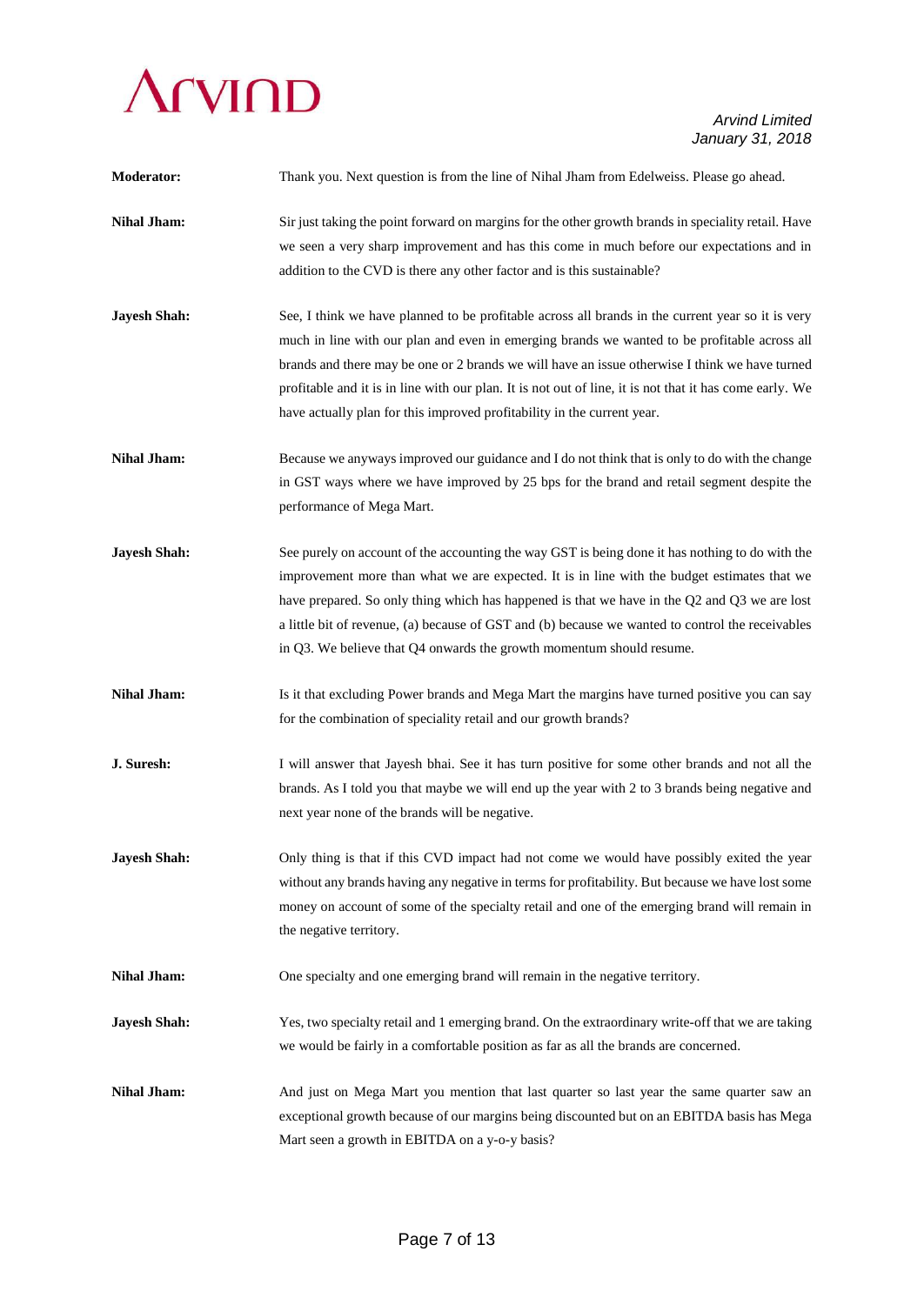

| <b>Jayesh Shah:</b> | Significant improve.                                                                                                                                                                                                                                                                                                                                                                                                                                                                                                                                                                                                                                                                                                                                                                                                                                                                                                                                                                   |
|---------------------|----------------------------------------------------------------------------------------------------------------------------------------------------------------------------------------------------------------------------------------------------------------------------------------------------------------------------------------------------------------------------------------------------------------------------------------------------------------------------------------------------------------------------------------------------------------------------------------------------------------------------------------------------------------------------------------------------------------------------------------------------------------------------------------------------------------------------------------------------------------------------------------------------------------------------------------------------------------------------------------|
| J. Suresh:          | And also I want to make one correction, I think we have now re-branded and reinvented the<br>whole thing as Unlimited. Unlimited and I think we have seen a significant improvement in our<br>profitability of Unlimited which will keep improving as our scale also picks up.                                                                                                                                                                                                                                                                                                                                                                                                                                                                                                                                                                                                                                                                                                         |
| <b>Nihal Jham:</b>  | So despite the LTL growth the margins are significantly expanded and that is what is led to be<br>EBITDA growth and all right                                                                                                                                                                                                                                                                                                                                                                                                                                                                                                                                                                                                                                                                                                                                                                                                                                                          |
| J. Suresh:          | Yes, because we are underlying gross margin we are improving quarter-on-quarter basis.                                                                                                                                                                                                                                                                                                                                                                                                                                                                                                                                                                                                                                                                                                                                                                                                                                                                                                 |
| <b>Nihal Jham:</b>  | Just one last question on garments. If I believe we have currently around 31 million pieces of<br>capacity and the first phase will add 4 million pieces. And finally, when the Hawassa plant will<br>run it will be another 6 million pieces which will be commission by the end of this year, is that<br>the right way to look at it?                                                                                                                                                                                                                                                                                                                                                                                                                                                                                                                                                                                                                                                |
| <b>Jayesh Shah:</b> | Yes, it is correct.                                                                                                                                                                                                                                                                                                                                                                                                                                                                                                                                                                                                                                                                                                                                                                                                                                                                                                                                                                    |
| <b>Nihal Jham:</b>  | And by when do we expect to be reaching full utilization for these 40 million pieces that we will<br>have post all the expansion in Ethiopia?                                                                                                                                                                                                                                                                                                                                                                                                                                                                                                                                                                                                                                                                                                                                                                                                                                          |
| <b>Jayesh Shah:</b> | So we are looking at even adding some more capacity even in the coming year. So I would think<br>that if you wanted to takeout some and we are not ready with our next year's estimates as yet. If<br>you take a 45 million garments sale next year that should be a fair number.                                                                                                                                                                                                                                                                                                                                                                                                                                                                                                                                                                                                                                                                                                      |
| <b>Nihal Jham:</b>  | For 2019 you are saying that is what you are building it or expecting, 45 million pieces.                                                                                                                                                                                                                                                                                                                                                                                                                                                                                                                                                                                                                                                                                                                                                                                                                                                                                              |
| <b>Jayesh Shah:</b> | Yes.                                                                                                                                                                                                                                                                                                                                                                                                                                                                                                                                                                                                                                                                                                                                                                                                                                                                                                                                                                                   |
| <b>Moderator:</b>   | Thank you. Next question is from the line of Tejas Shah from Spark Capital. Please go ahead.                                                                                                                                                                                                                                                                                                                                                                                                                                                                                                                                                                                                                                                                                                                                                                                                                                                                                           |
| <b>Tejas Shah:</b>  | Sir, GAP as a brand is not finding much mention for last few quarters in our narrations. So just<br>wanted an update, what are we, how is that brand doing?                                                                                                                                                                                                                                                                                                                                                                                                                                                                                                                                                                                                                                                                                                                                                                                                                            |
| J. Suresh:          | See, I think we are in a very good position now in GAP. As you rightly said that last year and<br>half we had an issue when CVD came in and as GAP 100% products are imported. So that<br>severely impacted the entire business model of GAP but the good news now is we have now<br>worked with GAP team to do indigenous production and in current season that is spring summer<br>2018. 40% of what we sell in India will be produced in India and going forward we are looking<br>at around 80%. By end of this year we want to be 80% India production which will dramatically<br>change the outlook on GAP going forward. I think we will now get back to the bullishness on<br>GAP like the way we were at the time of launch of the brand 2 years back and another positive<br>development from our point of view is we also have an approval to produce some part of the<br>merchandise to the Indian requirements. So it can be designed in line with the Indian requirement |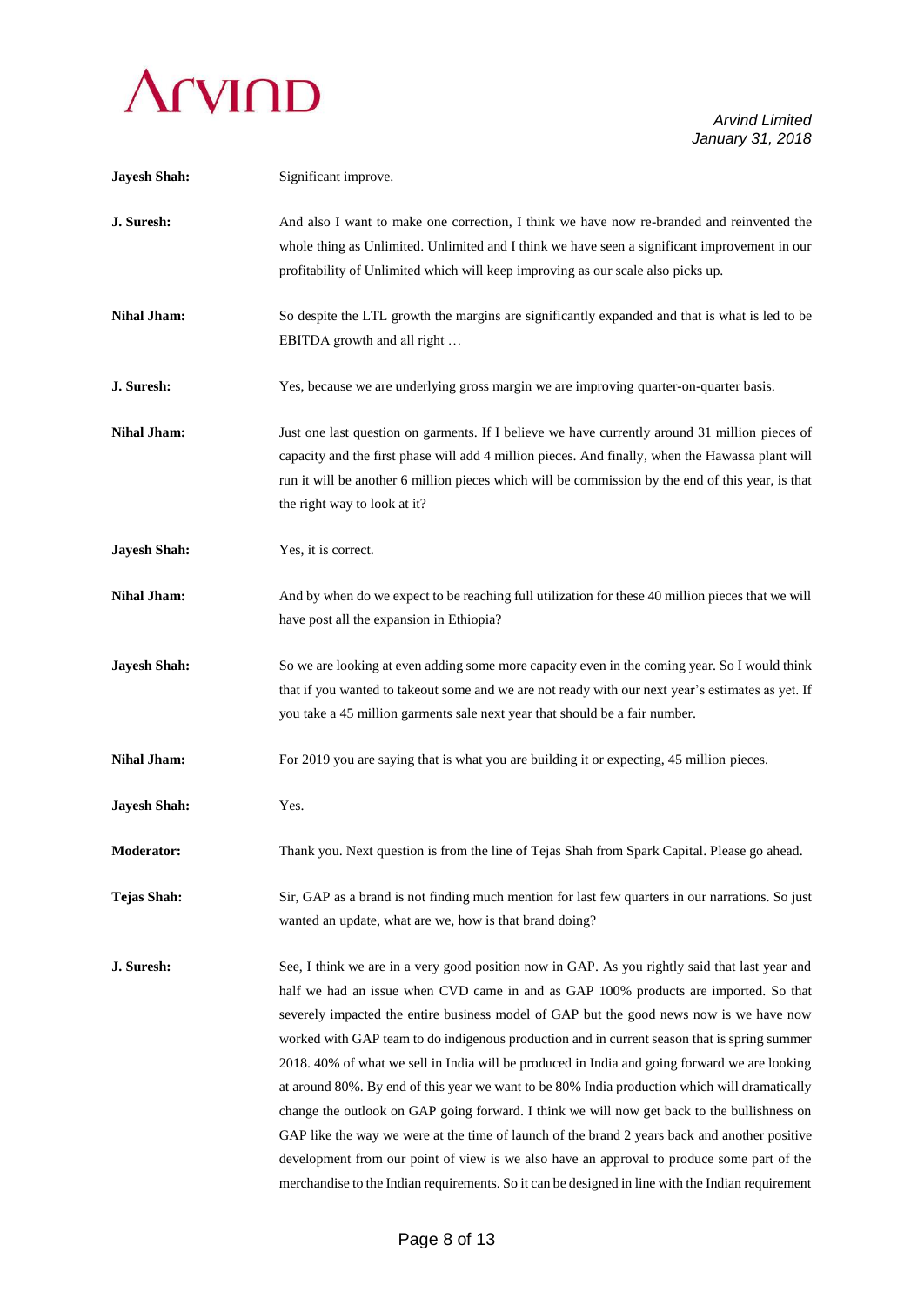

which I think is going to be a big boost in terms of improving the store productivity. So next year I think is going to be a good year for GAP and in addition to that we are working on some more growth drivers I think once that materializes going forward we will have very good growth as well as improved bottom-line in GAP.

- **Tejas Shah:** And second sir, Unlimited after whatever rejig we did in expansion that is happen for last 2 years. Where do you see the SSG stabilizing for this brand, this format?
- **J. Suresh:** SSG we are looking at around if you are able to deliver 6% to 8% kind of stable SSG year-onyear I think that should be a good one. Once we reach a sort of a base of around 130 to 150 stores.
- **Tejas Shah:** And last question for Jayesh bhai. Jayesh bhai, what is the guidance on debt on book for this year, the March end?
- **Jayesh Shah:** So, we do not believe it will go up from where we are. It all depends upon whether we can get the refund of the tax revenues which we have to get from government. If it that happens, and we should reduce it by 100 crores-150 crores.
- **Tejas Shah:** So, what is the current debt, gross?
- **Jayesh Shah:** 35.
- Tejas Shah:  $3,500$  crores?
- **Jayesh Shah:** Yes.
- **Moderator:** Thank you. Next question is from the line of Vaishnavi Mandhaniya from Elara Capital. Please go ahead.

**Vaishnavi Mandhaniya:** Sir, the depreciation expense in this quarter is higher by almost 30% on a year-on-year basis. So, what is the reason for that?

- **Jayesh Shah:** It starts by about 10 crores.
- **Vaishnavi Mandhaniya:** Yes, quarter-on-quarter 10 crores.

**Jayesh Shah:** Yes and the entire or I would say most part of the increase these on account of the expansion of retail distribution in our retail business and most part of it would get attributed to Unlimited expansion. So, as you possibly know we have been talking about the **(Inaudible) 26.10** in the growth of our Unlimited format and we are in the process and in fact last quarter 2 and quarter 3 we open 15 large format stores and we are going to open further another 6 to 8 stores in coming quarter. So, we are looking at a very rapid expansion and we have a very aggressive depreciation policy where we write-off the investments over 5-5.5 years entire investment that we made in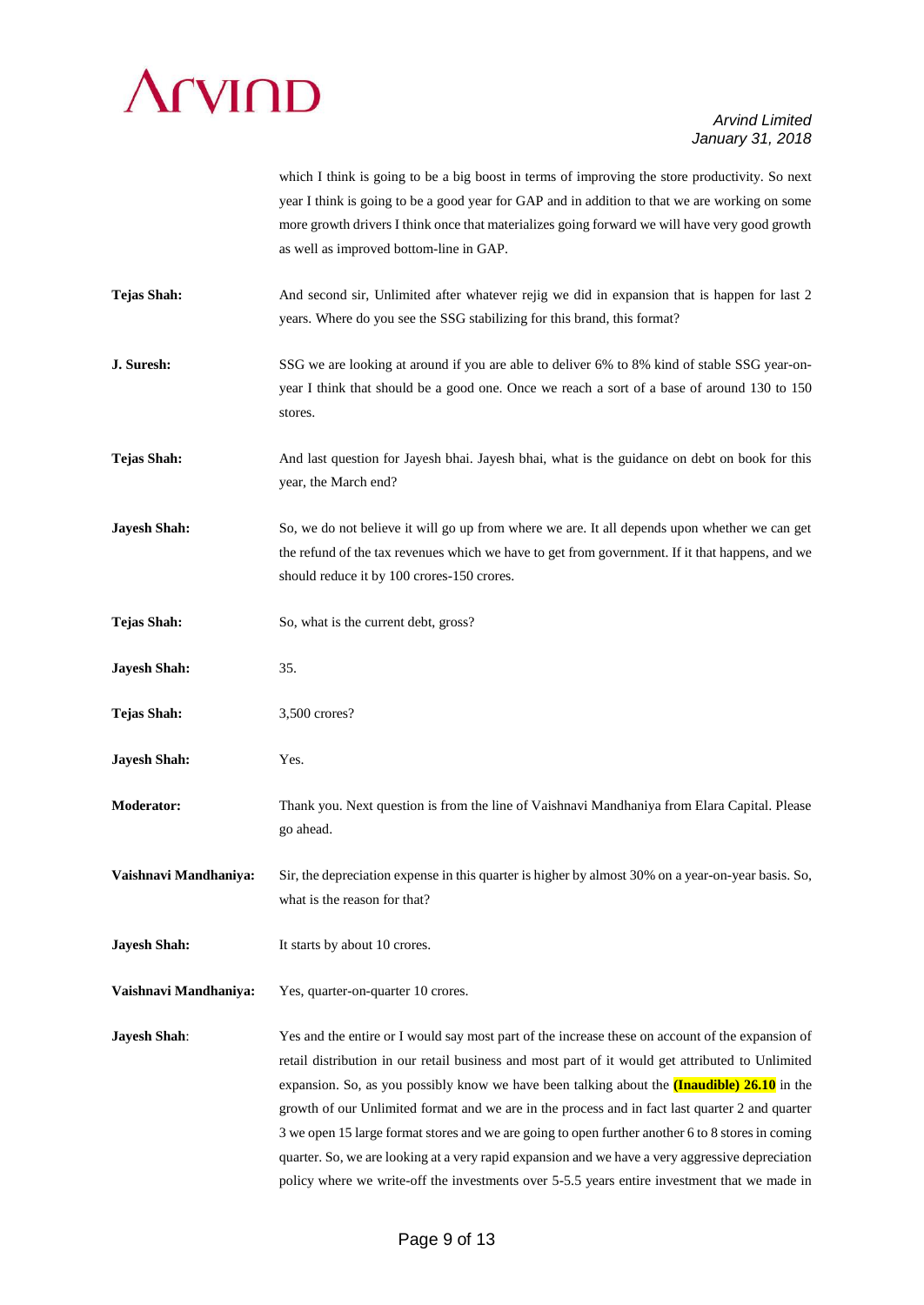# **SUMP**

#### *Arvind Limited January 31, 2018*

the CAPEX. And as a result, there is a sharp increase in depreciation but as you would understand you will not get the benefit of revenue for this investment in the year in which you spent. So, there is a lag effect, so the depreciation has gone up. EBIT has gone down as a result because have not got the revenue. But that is an investment we have done. We will do similar investment in Unlimited next year and continue to even further accelerate the growth of our Unlimited format.

**Moderator:** Thank you. The next question is from the line of Maulik Patel from Equirus Securities. Please go ahead.

- **Maulik Patel:** Couple of question. First is on the overall the margin improvement what we have seen, so first 9 month the margin improvement in the brand business has close to around 160 bps-170 bps? And this probably for the full year as you are guiding that it could be around 175 bps and we know that a lot of brands which were unprofitable has turn to the profitable. But what could be the trigger for the further similar margin expansion for next 2 years and what could be the lever for that?
- **Jayesh Shah:** Maulik, I will ask Suresh to, request Suresh to answer it but what we are earning is very small as compared to what we can earn. Because we have been in investment phase for last close to 5 years and as we have been discussing that our we had front-loaded the brand acquisition a few years back contrary to what the market would have liked or expected. It has paid off in some sense because we are ready with the portfolio when the market takes off and with the GST and implementation I think the organized players are going to significantly benefit. So, in a sense that, entire strategy of concluding the brand acquisition has paid off. Now there are quite a few levers apart from the operating leverages that kicks in every time you grow by 15%-20%-25%. But there are quite a few levers and I will ask Suresh to kind of elaborate on a few of them.

**J. Suresh:** I think number one is in if you take the Power brands we are already operating at a good level of EBITDA, but we are also doing something in our supply chain which is going to dramatically change the way we are going to source and the cycle time of our sourcing. As a result, we are expecting some improvement in our discounting and then savings on account of discounting and improvement in the gross margin. So, if you take the Power brands gross margin improvement is going to be a big driver going forward on a very good percentage EBITDA which we are already delivering on Power brands. Coming to emerging brands, that they were actually impacting on our profitability. Once they become break-even that will show one improvement in profitability more important is when they turn profitable. When they turn profitable, I think that is when we will see an improvement in further improvement in overall profitability and then they turn profitable and we are also looking at a double-digit EBITDA for all of these brands. And when they reach a double-digit EBITDA that will substantially improve our overall company profitability. Third, of course is the profitability of Unlimited because even with an improved performance in quarter 3, we still will be marginally profitable break-even or marginally profitable in Unlimited by end of the year. But with an expansion and certain scale kicking in, the operating leverage itself will make Unlimited will give some profits next year.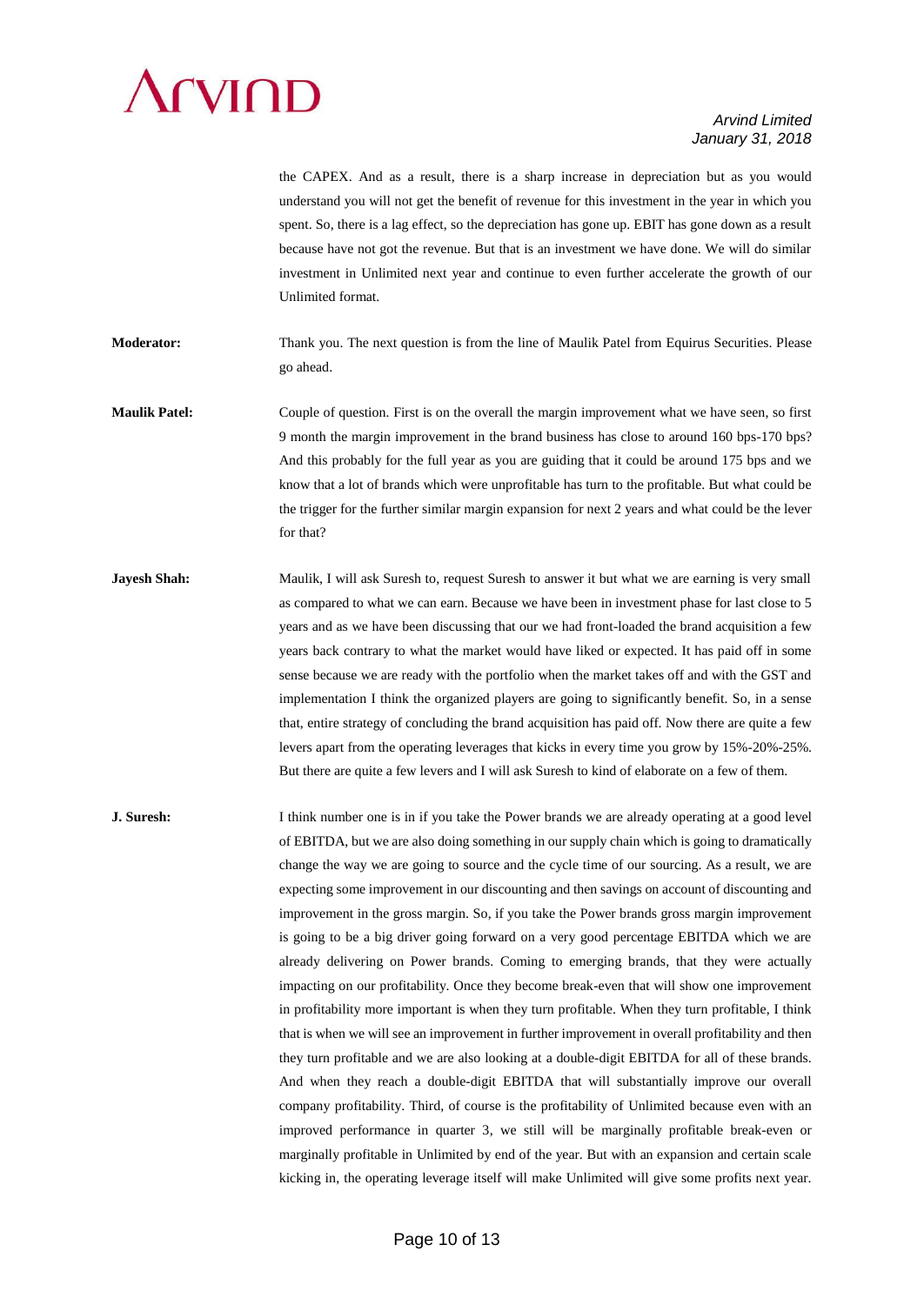# **SEXTEND**

#### *Arvind Limited January 31, 2018*

So, it is a combination of gross margin improvement in Power brands because of the way we are going to source and emerging brands turning profitable and start becoming profitable towards the double-digit EBITDA and Unlimited operating leverage. Apart from overall operating leverage because we are acquiring a certain size which will substantially improve reduce the fixed expense as a percentage. So, these are the levers of our profit growth going forward.

**Maulik Patel:** And sir, within that when, I think we know that the story of US Polo as the, you started sourcing in house and the margin was significantly higher now. Will this be the case similarly in GAP when you try to have in an in-house sourcing and also trying to design the some of the merchandize in house?

**Jayesh Shah:** Yes, correct.

**Maulik Patel:** Trajectory be similar one can expect that but it could be better than because right now you have on a hit in terms of last year not this year in terms of a CVD was a hit, then probably you took a pause in terms of number of store expansion which is around 12 since last couple of months. So, will these 2 will lead to the significant delta to the overall number because that was an always expectation that GAP could be a game changer for the overall business?

- **J. Suresh:** Yes, that is what I explained to you that we are now going to get back, we want to get back to the same bullishness with which we launched the brand and it will take some time. It may not happen in the coming year but you will start seeing rapid expansion in GAP by the second half of the coming financial year because once we have now set right the business model, it is not easy to expand because we had to get the right real estate and right way to expand. So that will happen by the second half, but you are right that going forward GAP will be a very significant contributor to our top and bottom line.
- **Maulik Patel:** Question to the Jayesh bhai. Jayesh bhai, in textile at the time of the last Analyst Meet you mentioned that we have a plan close to around 1,500 crores CAPEX in the next 2 year-3 years that is what you have mentioned. But you not said anything about which particular fabric we would like to invest. Any thoughts on that? Any update on that side?
- **Jayesh Shah:** As we speak there are various plans which we are drawing. I think in terms of priority we would be first looking at a very rapid expansion of our garment space, the vertical integration would give us much better strategic relationship building possibility with our customers. That will give us (a) our ability to continuous selling our fabrics at the full capacity would remain, at the same time will retain and gain some of the pricing powers. So, I think it is a very critical strategic step that we are taking. With the higher allocation of capital that we would be able to do from next year onwards, in fact we are looking at a significant acceleration of garment expansion. That is where a large part of 500 crores will go in the next financial year. Apart from that we are looking at adding some of the knitted fabric facility as well as some balancing and improving or increasing capacity in our woven business. So, that is where the large part of investments will go also will be investing separately good amount of money in our technical textile business.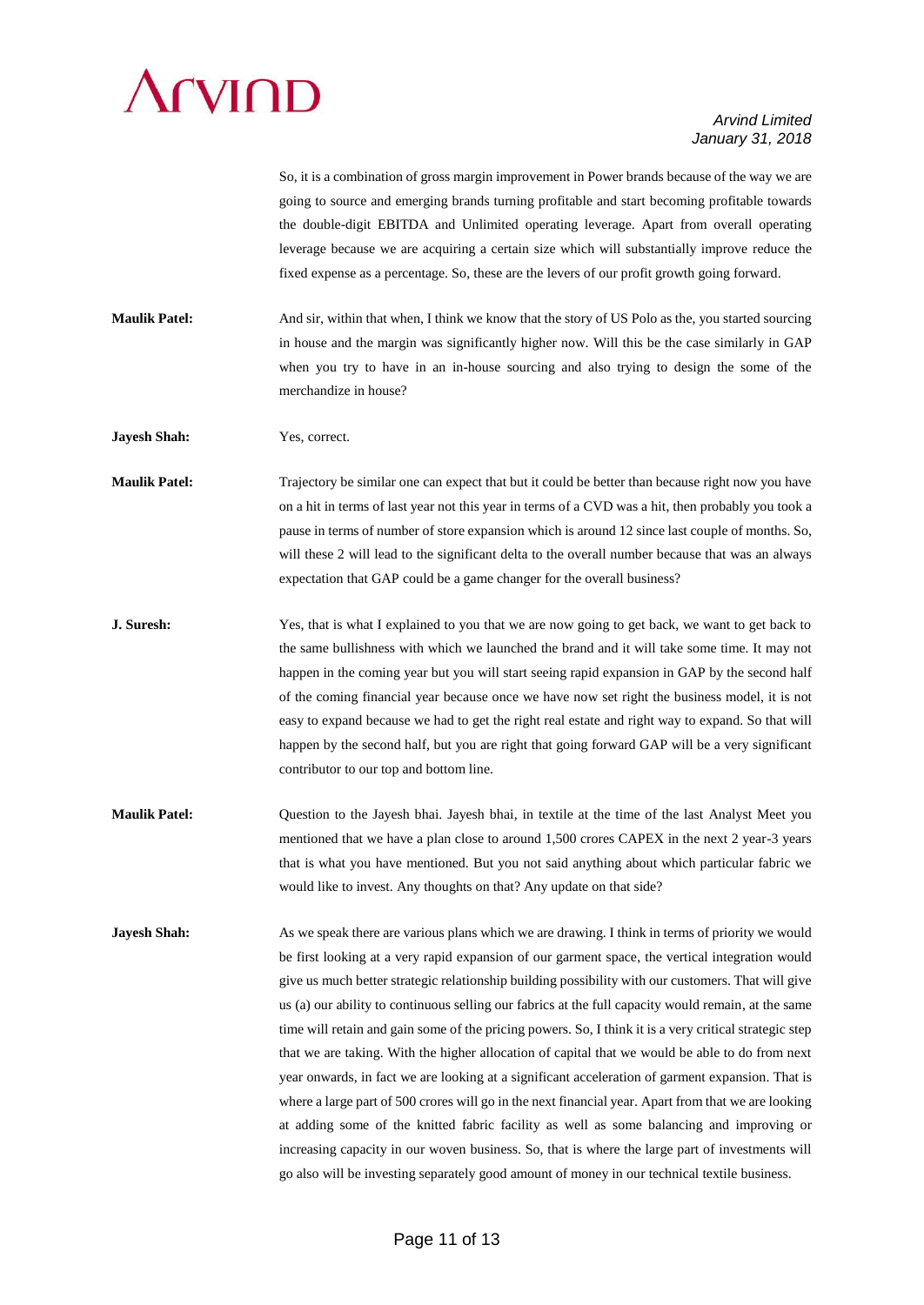# **CVIOD**

### *Arvind Limited January 31, 2018*

**Maulik Patel:** When you mentioned the garment, is it only Ethiopia or any other place within the country?

- **Jayesh Shah:** So, we are looking at several places to invest. I am not sure whether you are aware, but several state governments have come up with very attractive policies favoring investments or an employment generation in their respective states. So, give you some example, I will tell you which states have come, and which states are likely to come but I will give an example of one of such states. So, Andhra Pradesh, Karnataka, Gujarat, Jharkhand, Telangana possibly and Madhya Pradesh are the likely states where this policy would come. Some of them have already come. For example, in Jharkhand we have announced a policy to give per month Rs. 6,000 of wage subsidy for a period of 7 years for every person we employ and minimum wage in Jharkhand is around 7,000-7,500. So, it is like of significant portion of the wage is being subsidized to create employment in the state apart from interest and other things that are usually given for investment in textile. So, we are looking at investing in Jharkhand, we are looking at investing in Gujarat, we are looking at investing in some other states, south states if and when the policies are announced. So, it is going to be bit of more aggressive than what you have seen stands towards verticalization which we will discuss hopefully in the next meet or a call that we will have when we completely ready with the plant.
- **Moderator:** Thank you. The next question is from the line of Pratik Roy from Stewart & Mackertich. Please go ahead.
- **Pratik Roy:** Sir, I have with one question, you people are planning to expand new store and large format stores. So can you give me some idea for small stores and medium stores, what are the large average revenue how much you people are earning from one store means revenue per store if you can give me a rough idea then it is good for me.
- **Jayesh Shah:** Well, it is, I mean Suresh can answer it. So, Suresh they want to know what could be revenue of a large format, medium format and a small format store?
- **J. Suresh:** Yes, see when we say in Unlimited we now have just one format. When we say large format what we are talking is we have a 10,000 square feet format and that is the only format we are now opening and typically the revenue will range from 60 lakhs a months to 1.2 crores a month depending on the location because we also open lot of stores in small towns where it could be 60 lakhs but for example in a mall in Tier-1 town it can be 1.2 crores to 1.5 crores as well. So, that is the range but when we have a store at 60 lakhs the cost of that store will be much lower so that the profitability will not get impacted but the productivity will be in line with the size of that particular city.
- **Moderator:** Thank you. As there no further questions from the participants, I would now like to hand the conference over to Mr. Ankur Arora for his closing comments.
- **Ankur Arora:** Thank you very much, everyone. Thanks for joining the call. I look forward to continued interaction with everyone over the next quarter. Thank you.